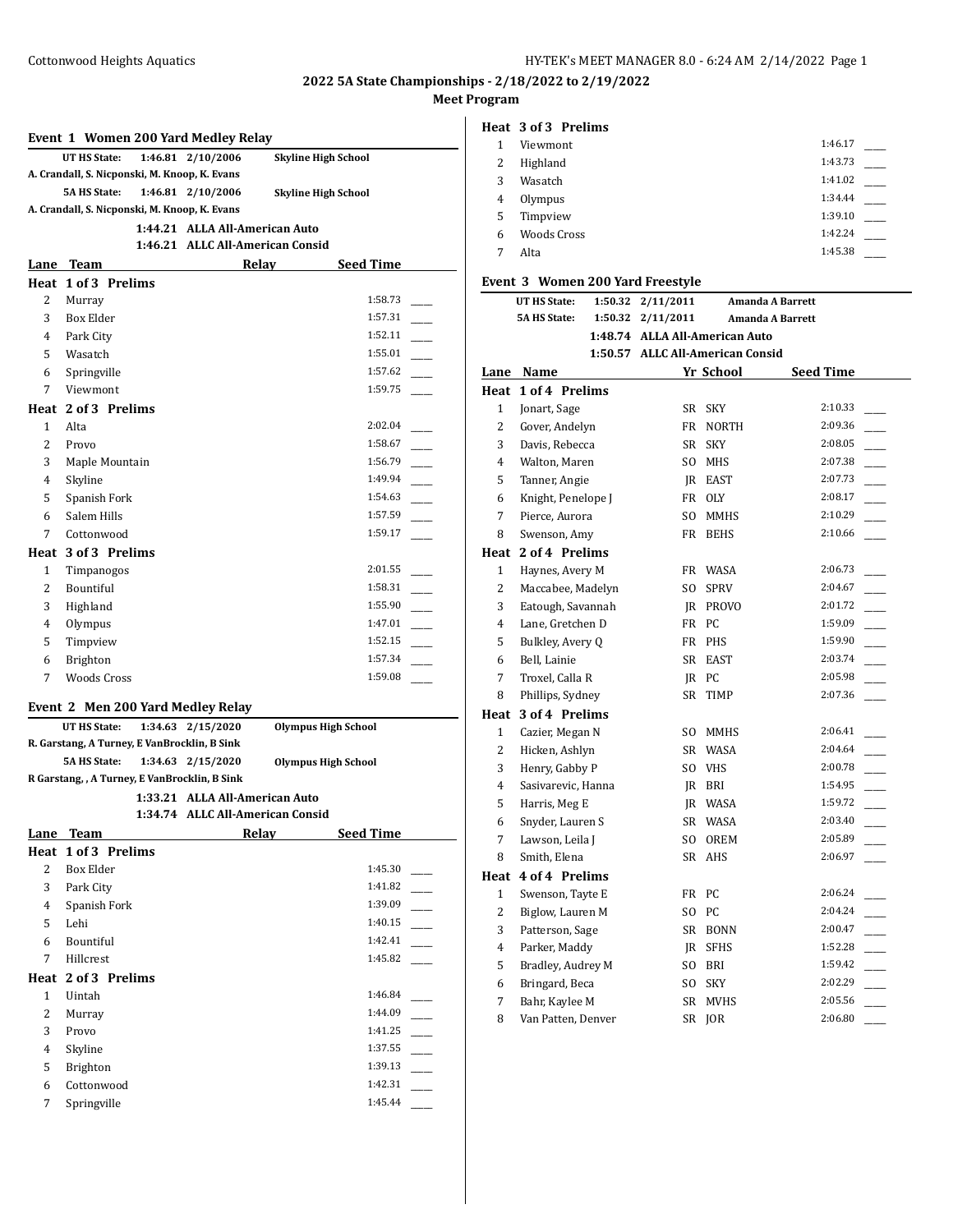# **Event 4 Men 200 Yard Freestyle UT HS State: 1:38.39 2/20/2021 Tanner Nelson 5A HS State: 1:39.07 1/29/2013 Long M Gutierrez 1:38.40 ALLA All-American Auto 1:40.13 ALLC All-American Consid Lane Name Yr School Seed Time Heat 1 of 4 Prelims** 1 Ferguson, Jacob SR BEHS 1:55.24 2 Bangerter, Ethan JR BRI 1:54.79 3 Bushnell, Bryton J FR WASA 1:54.60 4 Anderson, Tyler G JR PC 1:54.21 5 Moran, Miles L JR OLY 1:54.47 6 Chamberlain, Jared SR VHS 1:54.76 7 Bodily, Cale J SR BEHS 1:55.13 8 Orr, Stockton T JR WASA 1:56.13 **Heat 2 of 4 Prelims** 1 Burnham, Brandon J SR BRI 1:53.80 2 Sanft, Isaac SR TIMP 1:52.15 3 Browne, Logan SR HIGH 1:47.23 4 de la Garza, Will M SO OLY 1:45.53 5 Richter, Zach SO MHS 1:46.49 6 Sinclair, Adam JR SKY 1:50.90 7 Taylor, Jaimeson O FR PC 1:52.46 8 Hirschi, Owen SO JOR 1:54.17 **Heat 3 of 4 Prelims** 1 de la Garza, Collin E SO OLY 1:53.59 2 Robbins, Ian SR EAST 1:52.09 3 Broadhead, Bryce JR LEHI 1:46.85 4 Stewart, Alexander SO SKY 1:45.04 5 Quackenbush, Matt D SR OLY 1:45.88 6 Scott, Braedon JR CVHS 1:49.84 7 Brace, Harper JR SKY 1:52.22 8 Tanner, Glen FR EAST 1:54.10 **Heat 4 of 4 Prelims** 1 Monson, Spencer JR BNTFL 1:53.25 2 Vorwaller, Asher SO HIGH 1:52.03 3 Kunz, Tallin JR PHS 1:46.54 4 Detjen, Daniel p SR BRI 1:44.18 5 Ridge, Isaac SO AHS 1:45.64 6 Doyle, Drake M FR BRI 1:48.75 7 Mousser, Easton FR SPRV 1:52.18 8 Fregoso, Miguel SO SKY 1:53.81

|                | Event 5 Women 200 Yard IM      |                                  |           |                        |        |
|----------------|--------------------------------|----------------------------------|-----------|------------------------|--------|
|                | <b>UT HS State:</b><br>2:03.41 | 2/9/2019                         |           | <b>Rachel E Butler</b> |        |
|                | <b>5A HS State:</b><br>2:03.41 | 2/9/2019                         |           | <b>Rachel E Butler</b> |        |
|                |                                | 2:01.51 ALLA All-American Auto   |           |                        |        |
|                |                                | 2:03.64 ALLC All-American Consid |           |                        |        |
|                | Lane Name                      |                                  | Yr School | <b>Seed Time</b>       |        |
|                | Heat 1 of 4 Prelims            |                                  |           |                        |        |
| $\mathbf{1}$   | Riding, Sophie                 |                                  | IR SFHS   | 2:27.55                |        |
| $\overline{2}$ | Shi, Felicia                   |                                  | FR SKY    | 2:25.44                |        |
| 3              | Poprzenovic, Stephanie         |                                  | IR MHS    | 2:24.44                |        |
| 4              | Nelson, Taylee D               |                                  | FR BEHS   | 2:23.37                |        |
| 5              | Hansen. Ava                    |                                  | SO TIMP   | 2:23.90                |        |
| 6              | Perrins, Alaina                |                                  | SR MMHS   | 2:25.01                |        |
| 7              | Lane, Bridget J                |                                  | SO PC     | 2:25.49                |        |
| 8              | Brower, Lilly                  |                                  | JR SPRV   | 2:28.03                |        |
|                | Heat 2 of 4 Prelims            |                                  |           |                        |        |
| $\mathbf{1}$   | Matsumori, Malia J             |                                  | SO OLY    | 2:22.48                |        |
| $\overline{2}$ | Harward, Madi                  |                                  | IR HIGH   | 2:19.78                |        |
| 3              | Richter, Kathleen              |                                  | FR MHS    | 2:16.05                | $\sim$ |
| 4              | Kamauu, Nohea E                |                                  | SR WXHS   | 2:12.31                |        |
| 5              | Reichner, Annie                |                                  | JR TIMP   | 2:15.10                |        |
| 6              | Greenwell, Lauren N            |                                  | SO PC     | 2:17.27                |        |
| 7              | Djunic, Sofia                  |                                  | JR PC     | 2:21.63                |        |
| 8              | Dunn, Olivia                   |                                  | SR HIGH   | 2:23.00                |        |
|                | Heat 3 of 4 Prelims            |                                  |           |                        |        |
| $\mathbf{1}$   | Staples, Seren R               |                                  | FR WASA   | 2:22.40                |        |
| 2              | Nelson, Linnea S               |                                  | FR SHHS   | 2:18.85                |        |
| 3              | Kokeny, Lucy K                 |                                  | SO BRI    | 2:15.99                |        |
| $\overline{4}$ | Black, Veronica                |                                  | FR HIGH   | 2:10.93                |        |
| 5              | Liu, Elaine                    |                                  | FR SKY    | 2:13.05                |        |
| 6              | Humbert, Grace                 |                                  | SR HIGH   | 2:17.23                |        |
| 7              | Degering, Kate                 |                                  | IR AHS    | 2:20.84                |        |
| 8              | Weight, Brinley                |                                  | SO SPRV   | 2:22.67                |        |
|                | Heat 4 of 4 Prelims            |                                  |           |                        |        |
| 1              | Lay, Emma                      |                                  | SR WASA   | 2:22.08                |        |
| $\overline{2}$ | Brooks, Emercynn L             |                                  | SO WASA   | 2:17.82                |        |
| 3              | Moulton, Isabelle              |                                  | SR WASA   | 2:15.64                |        |
| 4              | MacWilliams, Colleen J         |                                  | SR OLY    | 2:07.48                |        |
| 5              | Lawson, Kaiya L                |                                  | SR OLY    | 2:12.34                |        |
| 6              | Talbot, Adessa                 |                                  | SO COLTS  | 2:16.85                |        |
| 7              | Reichner, Kate                 |                                  | FR TIMP   | 2:20.67                |        |
| 8              | Dietrichson, Abby A            |                                  | JR PC     | 2:22.60                |        |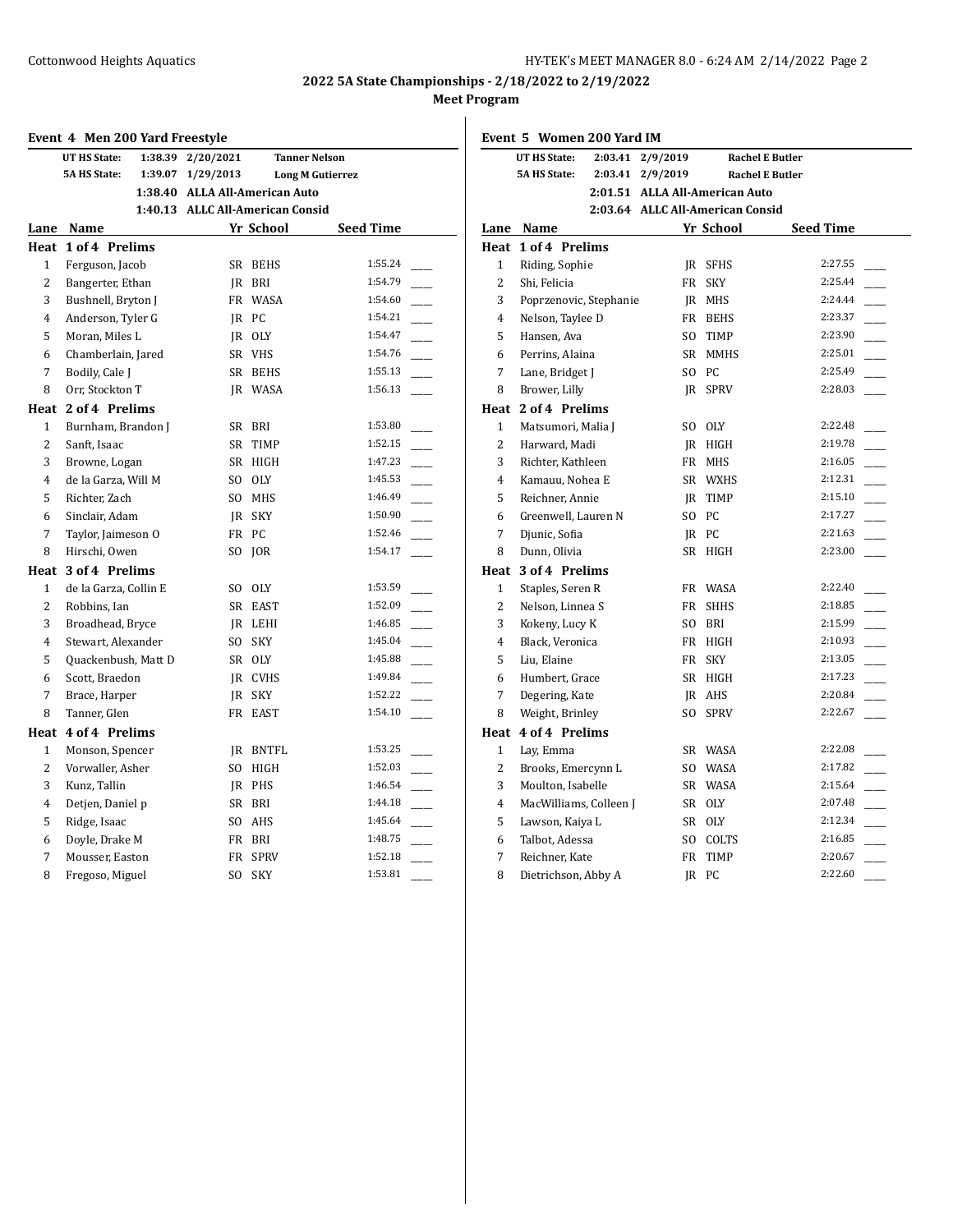**Meet Program**

|                | Event 6 Men 200 Yard IM         |                                  |             |                           |
|----------------|---------------------------------|----------------------------------|-------------|---------------------------|
|                | UT HS State:                    | 1:48.75 2/9/2019                 |             | <b>Jordan R Tiffany</b>   |
|                | <b>5A HS State:</b>             | 1:52.57 2/7/2013                 |             | <b>Long M Gutierrez</b>   |
|                |                                 | 1:49.57 ALLA All-American Auto   |             |                           |
|                |                                 | 1:51.57 ALLC All-American Consid |             |                           |
|                | Lane Name                       |                                  | Yr School   | <b>Seed Time</b>          |
|                | Heat 1 of 4 Prelims             |                                  |             |                           |
| $\mathbf{1}$   | Sonomura, Shion E               |                                  | FR OREM     | 2:14.16                   |
| 2              | Yoked, Reef S                   |                                  | IR PC       |                           |
| 3              | Haycock, Enoch                  | SR                               | MMHS        | 2:12.03                   |
| 4              | Arevalo, Josh                   |                                  | SR HILL     | 2:11.45                   |
| 5              | Edwards, Parker D               |                                  | FR WASA     | 2:11.95                   |
| 6              | Rodriguez, Carlos A             |                                  | IR OREM     | 2:13.53                   |
| 7              | Chen, Michael                   |                                  | JR HILL     | 2:13.72                   |
| 8              | Hodgkinson, Cooper              |                                  | SO BEHS     | 2:14.20                   |
|                | Heat 2 of 4 Prelims             |                                  |             |                           |
| 1              | Brockbank, Isaac                |                                  | SR JOR      | 2:08.54                   |
| $\overline{2}$ | Halbersleben, Jack              |                                  | SR SKY      | 2:05.19                   |
| 3              | Fiscus, Ralph M                 |                                  | IR PC       | 2:00.83                   |
| 4              | Honey, Sean                     |                                  | JR TIMP     | 1:57.18                   |
| 5              | Astle, Abe D                    |                                  | SO OLY      | 1:59.62                   |
| 6              | Anders, Bode                    |                                  | FR COLTS    | 2:03.89                   |
| 7              | Draney, David                   |                                  | SR BEHS     | 2:07.34                   |
| 8              | Watt, Ryan m                    |                                  | SR AHS      | 2:10.15                   |
|                | Heat 3 of 4 Prelims             |                                  |             |                           |
| 1              | Stevens, Josh                   | SO.                              | <b>SHHS</b> | 2:08.32                   |
| $\overline{2}$ | Bishop, Jacob                   |                                  | SR SKY      | 2:04.75                   |
| 3              | Skamnes, Nicholas               |                                  | JR SKY      | 2:00.48                   |
| 4              | Conner, Ian D                   |                                  | JR OLY      | 1:56.36                   |
| 5              | Keele, Lukas                    |                                  | JR SKY      | 1:59.61                   |
| 6              | Chamberlain, Eric A             |                                  | SO VHS      | 2:02.69                   |
| 7              | Leavitt, Ethan                  |                                  | JR JOR      | 2:07.29                   |
| 8              | Chamberlain, Justin             |                                  | SO WXHS     | 2:09.85                   |
|                | Heat 4 of 4 Prelims             |                                  |             |                           |
| $\mathbf{1}$   | Nowell, Roman                   |                                  | JR BEHS     | 2:07.74                   |
| 2              | Darii, Artur                    |                                  | JR UHS      | 2:04.67                   |
| 3              | Barton, Robs                    | SO                               | JOR         | 2:00.18                   |
| 4              | VanBrocklin, Evan M             |                                  | SR OLY      | 1:51.85                   |
| 5              | Feland, Kaleb                   |                                  | SR SFHS     | 1:57.82                   |
| 6              | Smith, Bridger                  |                                  | JR LEHI     | 2:02.07                   |
| 7              | Hartman, Owen F                 |                                  | SO OLY      | 2:06.59                   |
| 8              | Ibarra, Ludwig                  |                                  | FR PROVO    | 2:08.60                   |
|                | Event 7 Women 50 Yard Freestyle |                                  |             |                           |
|                | <b>UT HS State:</b>             | 23.25 2/11/2005                  |             | J. Fredsall / S. Watchorn |
|                | <b>5A HS State:</b>             | 23.25 2/11/2005                  |             | <b>Jennifer Fredsall</b>  |
|                |                                 | 23.20 ALLA All-American Auto     |             |                           |
|                |                                 | 23.54 ALLC All-American Consid   |             |                           |
|                | Lane Name                       |                                  | Yr School   | <b>Seed Time</b>          |
|                | Heat 1 of 5 Prelims             |                                  |             |                           |
| 3              | Tho, Tayler A                   |                                  | JR BRI      | 26.95                     |
|                |                                 |                                  |             |                           |

4 Brodigan, Anna L SR WASA 26.78 5 Zurmely, Sydney SO LEHI 26.79

|                | Heat 2 of 5 Prelims |           |                |        |
|----------------|---------------------|-----------|----------------|--------|
| $\overline{c}$ | Troxel, Calla R     |           | JR PC          | 26.67  |
| 3              | Counterman, Eden    | SR        | <b>HIGH</b>    | 26.46  |
| $\overline{4}$ | Pikus, Kaylee       |           | IR PHS         | 26.33  |
| 5              | Turney, Olivia      | SO.       | <b>SKY</b>     | 26.41  |
| 6              | McDonough, Clara    | FR        | AHS            | 26.63  |
| 7              | Tippetts, Loni      | IR        | <b>BNTFL</b>   | 26.69  |
| Heat           | 3 of 5 Prelims      |           |                |        |
| $\mathbf{1}$   | Williams, Isabella  | FR        | <b>SKY</b>     | 26.19  |
| 2              | Kelly, Maren        | <b>SR</b> | <b>TIMP</b>    | 25.89  |
| 3              | Haynes, Jaeden D    | SR        | WASA           | 25.53  |
| 4              | Dalton, Rachel      | IR        | <b>SKY</b>     | 24.90  |
| 5              | Patterson, Reagan   |           | SO BONN        | 25.46  |
| 6              | Cole, Lily          |           | JR COLTS       | 25.68  |
| 7              | North, Elle         |           | JR AHS         | 26.15  |
| 8              | Johnson, Lucy       | SR        | <b>SKY</b>     | 26.32  |
|                | Heat 4 of 5 Prelims |           |                |        |
| $\mathbf{1}$   | Bonnett, Kaitlyn    | FR        | PROVO          | 26.19  |
| 2              | Arveseth, Eliza K   | IR.       | <b>OLY</b>     | 25.89  |
| 3              | Howe, Malin         |           | FR VHS         | 25.53  |
| 4              | Robinson, Annie     | SR        | TIMP           | 24.90  |
| 5              | Dixon, Ellie        |           | SR BEHS        | 25.15  |
| 6              | Ferguson, Ellie R   |           | <b>IR WASA</b> | 25.57  |
| 7              | Spangenberg, Sarah  | SR        | <b>VHS</b>     | 26.04  |
| 8              | Evans, Kathleen L   |           | JR PC          | 26.26  |
| Heat           | 5 of 5 Prelims      |           |                |        |
| $\mathbf{1}$   | Kim, Audrey         |           | SO UNATT       | X26.18 |
| $\overline{2}$ | Gassman, Lauren     | SR        | AHS            | 25.82  |
| 3              | Weeks, Sydney       | SO.       | <b>PROVO</b>   | 25.47  |
| 4              | Wall, Sara T        |           | IR PC          | 24.70  |
| 5              | Riser, Taya J       | SR        | <b>THS</b>     | 25.08  |
| 6              | Turagavou, Lavenia  | IR        | TIMP           | 25.53  |
| 7              | Holzer, Alanna J    |           | SO WXHS        | 26.02  |
| 8              | Zobrist, Addison    | SO.       | LEHI           | 26.24  |

## **Event 8 Men 50 Yard Freestyle**

| 2008 - 2010 1010 11100 11100 1110 |                                |                   |                      |  |
|-----------------------------------|--------------------------------|-------------------|----------------------|--|
| UT HS State:                      | 20.60 2/8/1997                 | <b>Billy Betz</b> |                      |  |
| <b>5A HS State:</b>               | 20.69 2/14/2020                |                   | <b>Cameron Green</b> |  |
|                                   | 20.54 ALLA All-American Auto   |                   |                      |  |
|                                   | 20.91 ALLC All-American Consid |                   |                      |  |
| Lane Name                         |                                | Yr School         | <b>Seed Time</b>     |  |
| Heat 1 of 4 Prelims               |                                |                   |                      |  |
| Bunker, Hudson                    |                                | SR TIMP           | 23.74                |  |
|                                   |                                |                   | ----                 |  |

|   | Bunker, Hudson     |     | SK IIMP    | 43.7 T |  |
|---|--------------------|-----|------------|--------|--|
| 2 | Barry, Wyatt       |     | SR SHS     | 23.62  |  |
| 3 | Hardy, Kyle G      |     | IR PC      | 23.53  |  |
| 4 | Webb, Parker D     |     | SR WASA    | 23.47  |  |
| 5 | Murakami, Bennett  |     | SR HIGH    | 23.48  |  |
| 6 | Murdock, Max C     |     | SR OREM    | 23.59  |  |
|   | Courtney, Jaydon M | SO. | <b>OLY</b> | 23.64  |  |
| 8 | Behrend, Spencer   |     | SR PHS     | 23.76  |  |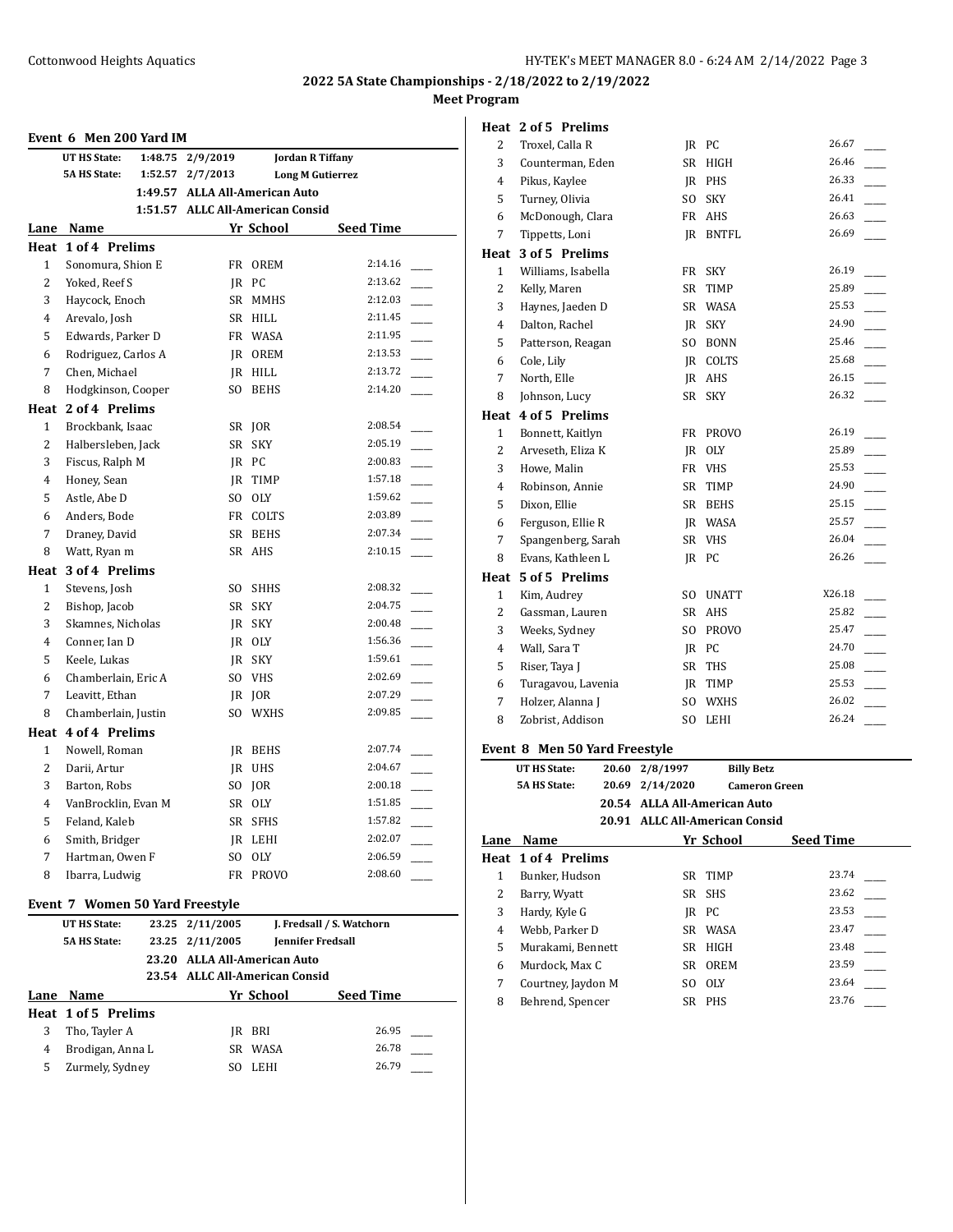# **Meet Program**

#### **Heat 2 Prelims (#8 Men 50 Yard Freestyle)**

| 1              | Springmeyer, Daschiel | IR        | <b>SKY</b>   | 22.93 |
|----------------|-----------------------|-----------|--------------|-------|
| $\overline{2}$ | Ward, Ethan           | <b>SR</b> | <b>BEHS</b>  | 22.71 |
| 3              | Sorensen, Drew        | <b>IR</b> | <b>SKY</b>   | 22.59 |
| 4              | Hicken, Jayden        | SR        | WASA         | 21.82 |
| 5              | Mertz, Austin         | <b>IR</b> | <b>SPRV</b>  | 22.28 |
| 6              | Hunter, Lee G         | SR        | <b>WXHS</b>  | 22.70 |
| 7              | Jepperson, Kolby      | SO.       | <b>SPRV</b>  | 22.85 |
| 8              | Okawa, Noah           | FR        | <b>PROVO</b> | 23.08 |
| Heat           | 3 of 4 Prelims        |           |              |       |
| $\mathbf{1}$   | McFarland, Sebi       | SR        | <b>TIMP</b>  | 22.91 |
| 2              | Chomjak, Abel R       | SR        | <b>WXHS</b>  | 22.71 |
| 3              | Nielson, Bridger G    | IR        | <b>BRI</b>   | 22.50 |
| 4              | Astle, Ethan J        | SR        | <b>OLY</b>   | 21.60 |
| 5              | Czarnecki, Feliks     | <b>IR</b> | <b>SFHS</b>  | 22.09 |
| 6              | Nelson, Xander W      | SR        | BRI          | 22.68 |
| 7              | Simis, Morgan M       | SR        | WASA         | 22.83 |
| 8              | Hansen, Ben           | IR        | <b>SFHS</b>  | 23.02 |
| Heat           | 4 of 4 Prelims        |           |              |       |
| $\mathbf{1}$   | Smith, Gavin P        | FR        | BRI          | 22.91 |
| 2              | Johnson, Luke         | <b>JR</b> | <b>PROVO</b> | 22.70 |
| 3              | Salisbury, Aidan      | SR        | COLTS        | 22.30 |
| 4              | Saber, Jack A         | <b>SR</b> | <b>OLY</b>   | 21.50 |
| 5              | Williams, Noah        | SR        | <b>SKY</b>   | 22.05 |
| 6              | Kim, Bruce J          | SR        | <b>BRI</b>   | 22.60 |
| 7              | James, Max E          | SO.       | <b>WASA</b>  | 22.78 |
| 8              | Mo, Alan              | SR        | <b>SKY</b>   | 23.02 |

## **Event 9 Women 100 Yard Butterfly**

|                | <b>UT HS State:</b> | 54.61 | 2/14/2014 | <b>Lillian F Moore</b>          |                  |
|----------------|---------------------|-------|-----------|---------------------------------|------------------|
|                | <b>5A HS State:</b> | 54.86 | 2/10/2006 | Ana Agy                         |                  |
|                |                     | 54.42 |           | <b>ALLA All-American Auto</b>   |                  |
|                |                     | 55.49 |           | <b>ALLC All-American Consid</b> |                  |
| Lane           | Name                |       |           | Yr School                       | <b>Seed Time</b> |
| Heat           | 1 of 4 Prelims      |       |           |                                 |                  |
| 1              | Murdock, Evie       |       | SO        | <b>THS</b>                      | 1:05.84          |
| 2              | Barton, Edee        |       | SR        | IOR                             | 1:05.74          |
| 3              | Fox, Magnolia       |       | IR        | <b>SKY</b>                      | 1:05.62          |
| $\overline{4}$ | Taylor, Katelyn     |       | IR        | <b>SHS</b>                      | 1:05.12          |
| 5              | David, Valentina A  |       | SO.       | <b>BRI</b>                      | 1:05.29          |
| 6              | Duke, Sadie         |       | SR        | <b>BNTFL</b>                    | 1:05.63          |
| 7              | Wells, Katie        |       | <b>SR</b> | <b>HIGH</b>                     | 1:05.74          |
| 8              | Thomas, Kaitlyn     |       | IR        | <b>SFHS</b>                     | 1:06.16          |
| Heat           | 2 of 4 Prelims      |       |           |                                 |                  |
| 1              | Dunn, Olivia        |       | SR        | <b>HIGH</b>                     | 1:04.60          |
| 2              | Pan, Rachel         |       | SO.       | <b>SKY</b>                      | 1:03.07          |
| 3              | Moulton, Isabelle   |       | SR        | WASA                            | 1:01.83          |
| 4              | Moran, Madeleine G  |       | SR        | <b>OLY</b>                      | 59.92            |
| 5              | Patterson, Sage     |       | <b>SR</b> | <b>BONN</b>                     | 1:00.92          |
| 6              | Matsumori, Malia J  |       | SO.       | <b>OLY</b>                      | 1:02.43          |
| 7              | Sweney, Allison     |       | SR        | <b>SKY</b>                      | 1:03.66          |
| 8              | Riding, Sophie      |       | IR        | <b>SFHS</b>                     | 1:05.10          |

|                | Heat 3 of 4 Prelims |           |             |         |
|----------------|---------------------|-----------|-------------|---------|
| 1              | Phillips, Eva       | FR        | <b>TIMP</b> | 1:03.93 |
| 2              | Graham, Madi        | IR        | <b>SHHS</b> | 1:02.56 |
| 3              | Reichner, Kate      | FR        | <b>TIMP</b> | 1:01.49 |
| $\overline{4}$ | Wall, Sara T        | IR        | PC          | 59.67   |
| 5              | Hansen, Ava         | SO.       | <b>TIMP</b> | 1:00.77 |
| 6              | Holzer, Alanna J    | SO.       | <b>WXHS</b> | 1:01.99 |
| 7              | Dietrichson, Abby A | IR        | PC          | 1:03.53 |
| 8              | Cook, Loryn E       | SR        | <b>MMHS</b> | 1:05.06 |
|                |                     |           |             |         |
| Heat           | 4 of 4 Prelims      |           |             |         |
| 1              | Cline, Chloe M      | FR        | <b>BRI</b>  | 1:03.75 |
| 2              | Boyer, Ellie        | SO.       | <b>SPRV</b> | 1:02.52 |
| 3              | Kamauu, Nohea E     | <b>SR</b> | <b>WXHS</b> | 1:01.33 |
| 4              | Garstang, Jade      | FR        | <b>SKY</b>  | 57.08   |
| 5              | Talbot, Adessa      | SO.       | COLTS       | 1:00.46 |
| 6              | Haynes, Jaeden D    | SR        | WASA        | 1:01.94 |
| 7              | Bahr, Kaylee M      | SR        | <b>MVHS</b> | 1:03.46 |

## **Event 10 Men 100 Yard Butterfly**

| UT HS State:        | 47.71 2/15/2020                | <b>Jordan R Tiffany</b> |                  |  |
|---------------------|--------------------------------|-------------------------|------------------|--|
| <b>5A HS State:</b> | 48.68 2/8/2013                 | <b>Long M Gutierrez</b> |                  |  |
|                     | 48.92 ALLA All-American Auto   |                         |                  |  |
|                     | 49.95 ALLC All-American Consid |                         |                  |  |
| Lane<br>Name        |                                | Yr School               | <b>Seed Time</b> |  |

| панс         | маше                  | 11             | ocuovi       | зееч типе |
|--------------|-----------------------|----------------|--------------|-----------|
| Heat         | 1 of 4 Prelims        |                |              |           |
| $\mathbf{1}$ | Adair, Isaac          |                | SR SHS       | 58.13     |
| 2            | Morton, Jagger        | S <sub>O</sub> | <b>UHS</b>   | 57.71     |
| 3            | Fambro, Jace          | <b>FR</b>      | <b>NORTH</b> | 57.50     |
| 4            | Rodriguez, Carlos A   | IR             | <b>OREM</b>  | 57.31     |
| 5            | Chamberlain, Jared    | SR             | <b>VHS</b>   | 57.34     |
| 6            | Desmond, Jack R       | SR             | <b>BRI</b>   | 57.63     |
| 7            | Platt, Garrett        | <b>IR</b>      | <b>TIMP</b>  | 58.10     |
| 8            | Johnson, Kai A        | FR             | <b>OLY</b>   | 58.42     |
| Heat         | 2 of 4 Prelims        |                |              |           |
| $\mathbf{1}$ | Bird, Jared           | IR             | <b>TIMP</b>  | 56.75     |
| 2            | Smith, Gavin P        | FR             | <b>BRI</b>   | 54.73     |
| 3            | Orme, Tyler           | <b>SR</b>      | <b>BNTFL</b> | 53.77     |
| 4            | Feland, Kaleb         | <b>SR</b>      | <b>SFHS</b>  | 51.35     |
| 5            | Springmeyer, Daschiel | IR             | <b>SKY</b>   | 53.22     |
| 6            | Keele, Lukas          | IR             | <b>SKY</b>   | 54.32     |
| 7            | Bangerter, Ethan      | IR             | <b>BRI</b>   | 56.19     |
| 8            | Brace, Harper         |                | IR SKY       | 57.20     |
| Heat         | 3 of 4 Prelims        |                |              |           |
| $\mathbf{1}$ | Holmberg, Gavin       | SR             | <b>MHS</b>   | 56.34     |
| 2            | Anders, Bode          | FR             | <b>COLTS</b> | 54.56     |
| 3            | Wrona, Sebastian      | FR             | PC           | 53.62     |
| 4            | Turney, Alexander J   | SR             | <b>OLY</b>   | 50.85     |
| 5            | Smith, Josh           | SO.            | AHS          | 53.01     |
| 6            | Riley, Oggie          | IR             | <b>SPRV</b>  | 54.21     |
| 7            | Brockbank, Isaac      | SR             | IOR          | 56.18     |
| 8            | Staples, Rhys         |                | SR WASA      | 57.11     |
|              |                       |                |              |           |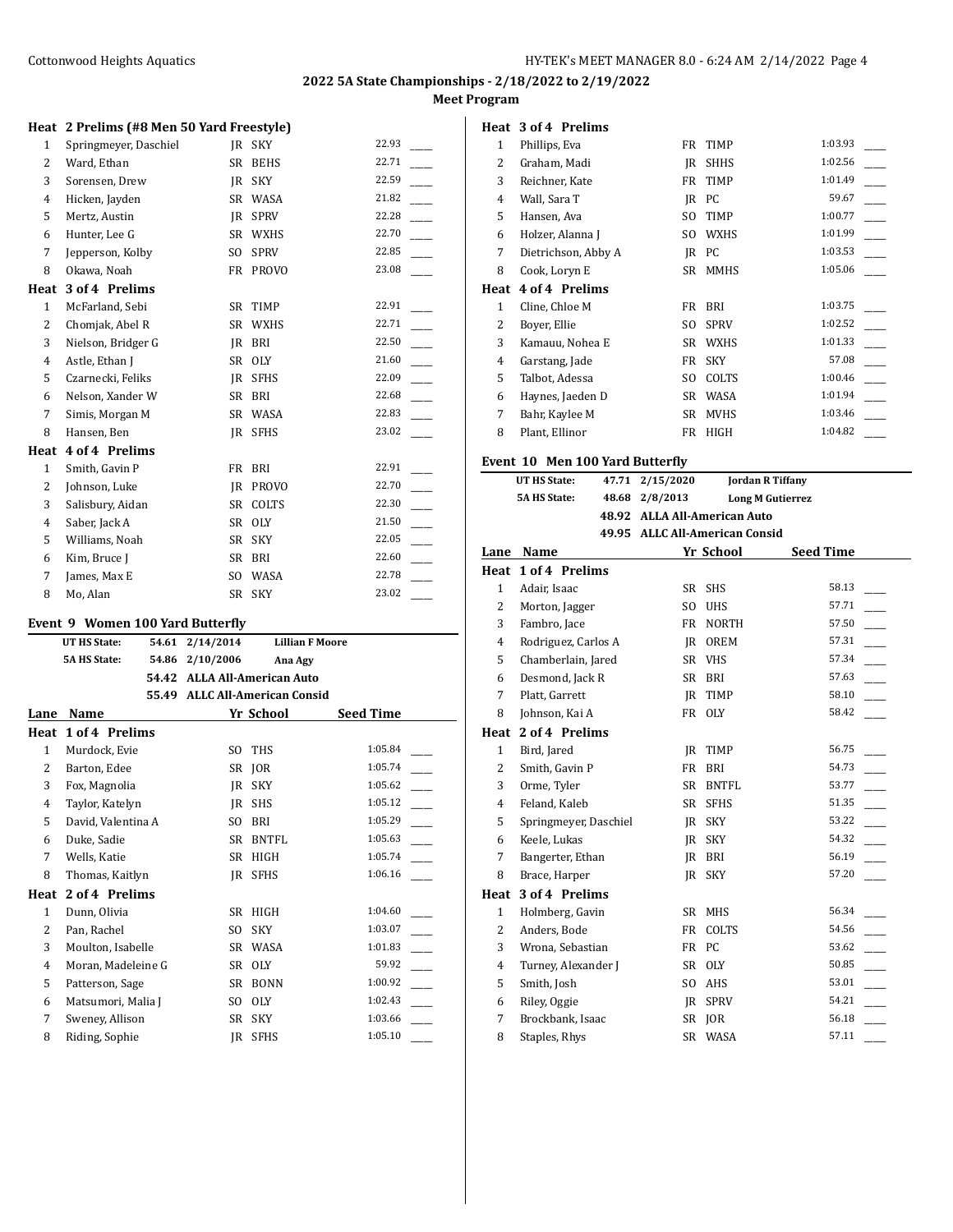# **Heat 4 Prelims (#10 Men 100 Yard Butterfly)**

| 1  | Dulong, Ben         |     | JR JOR      | 56.29 |
|----|---------------------|-----|-------------|-------|
| 2  | Stevens, Josh       | SΟ  | <b>SHHS</b> | 54.47 |
| 3  | Whitney, Alijah     |     | SR TIMP     | 53.39 |
| 4  | VanBrocklin, Evan M | SR  | 0LY         | 49.19 |
| 5. | Sink, Bridger J     | SR  | 0LY         | 52.57 |
| 6  | Nowell, Roman       | IR  | <b>BEHS</b> | 54.16 |
| 7  | Tobiasson, Gauge W  | SR. | <b>MVHS</b> | 55.19 |
| 8  | Lokan, Collen       | IR  | COLTS       | 56.92 |

## **Event 11 Women 100 Yard Freestyle**

|                | UT HS State:        | 50.74 | 2/9/2019 | <b>Rachel Oyler</b>            |                  |                          |
|----------------|---------------------|-------|----------|--------------------------------|------------------|--------------------------|
|                | <b>5A HS State:</b> | 50.74 | 2/9/2019 | <b>Rachel Oyler</b>            |                  |                          |
|                |                     |       |          | 50.19 ALLA All-American Auto   |                  |                          |
|                |                     |       |          | 51.05 ALLC All-American Consid |                  |                          |
|                | Lane Name           |       |          | Yr School                      | <b>Seed Time</b> |                          |
|                | Heat 1 of 5 Prelims |       |          |                                |                  |                          |
| 3              | Thredgold, Audrey   |       | FR       | <b>SKY</b>                     | 58.25            |                          |
| 4              | Haynes, Avery M     |       |          | FR WASA                        | 58.10            |                          |
| 5              | Stout, Olivia       |       | SO.      | <b>SHHS</b>                    | 58.18            |                          |
|                | Heat 2 of 5 Prelims |       |          |                                |                  |                          |
| 2              | Evans, Kathleen L   |       |          | JR PC                          | 57.87            |                          |
| 3              | McDonough, Clara    |       |          | FR AHS                         | 57.77            |                          |
| 4              | Arveseth, Eliza K   |       |          | IR OLY                         | 57.55            |                          |
| 5              | Counterman, Eden    |       |          | SR HIGH                        | 57.55            |                          |
| 6              | Pierce, Aurora      |       |          | SO MMHS                        | 57.78            |                          |
| 7              | Tippetts, Loni      |       |          | JR BNTFL                       | 58.07            |                          |
|                | Heat 3 of 5 Prelims |       |          |                                |                  |                          |
| $\mathbf{1}$   | Kim, Audrey         |       |          | SO UNATT                       | X57.34           |                          |
| $\overline{c}$ | Gassman, Lauren     |       |          | SR AHS                         | 56.71            |                          |
| 3              | Dixon, Ellie        |       |          | SR BEHS                        | 55.56            |                          |
| $\overline{4}$ | Sasivarevic, Hanna  |       |          | JR BRI                         | 53.87            |                          |
| 5              | Hooton, Taylar A    |       |          | SO OLY                         | 55.10            |                          |
| 6              | Patterson, Reagan   |       |          | SO BONN                        | 56.51            |                          |
| 7              | Pikus, Kaylee       |       |          | JR PHS                         | 56.92            |                          |
| 8              | Kelly, Maren        |       | SR       | TIMP                           | 57.48            |                          |
|                | Heat 4 of 5 Prelims |       |          |                                |                  |                          |
| $\mathbf{1}$   | Bonnett, Kaitlyn    |       |          | FR PROVO                       | 57.12            |                          |
| 2              | Hall, Elle N        |       |          | SR WXHS                        | 56.69            |                          |
| 3              | Robinson, Annie     |       |          | SR TIMP                        | 55.43            |                          |
| 4              | Riser, Taya J       |       |          | SR THS                         | 53.60            |                          |
| 5              | Dalton, Rachel      |       |          | IR SKY                         | 54.89            |                          |
| 6              | Turagavou, Lavenia  |       |          | IR TIMP                        | 55.77            |                          |
| 7              | Weyand, Ashlynn     |       |          | IR BEHS                        | 56.89            |                          |
| 8              | Williams, Isabella  |       | FR       | <b>SKY</b>                     | 57.38            |                          |
| Heat           | 5 of 5 Prelims      |       |          |                                |                  |                          |
| 1              | Owens, Krysta       |       |          | <b>IR NORTH</b>                | 57.03            |                          |
| 2              | Cole, Lily          |       |          | IR COLTS                       | 56.58            | $\overline{\phantom{a}}$ |
| 3              | Henry, Gabby P      |       |          | SO VHS                         | 55.19            |                          |
| 4              | Parker, Maddy       |       |          | IR SFHS                        | 50.94            |                          |
| 5              | Alonso, Natty       |       |          | SO COLTS                       | 54.73            |                          |
| 6              | Harris, Meg E       |       |          | JR WASA                        | 55.61            |                          |
| $\overline{7}$ | Ferguson, Ellie R   |       |          | <b>IR WASA</b>                 | 56.73            |                          |
| 8              | Hinckley, Madelyn I |       | IR       | WASA                           | 57.36            |                          |

| Event 12 Men 100 Yard Freestyle |                            |       |                                |                              |                         |  |  |
|---------------------------------|----------------------------|-------|--------------------------------|------------------------------|-------------------------|--|--|
|                                 | UT HS State:               | 45.27 | 2/8/2013                       |                              | <b>Long M Gutierrez</b> |  |  |
|                                 | <b>5A HS State:</b>        |       | 45.27 2/8/2013                 |                              | <b>Long M Gutierrez</b> |  |  |
|                                 |                            |       |                                | 44.95 ALLA All-American Auto |                         |  |  |
|                                 |                            |       | 45.73 ALLC All-American Consid |                              |                         |  |  |
|                                 | Lane Name                  |       |                                | Yr School                    | <b>Seed Time</b>        |  |  |
|                                 | <b>Heat 1 of 4 Prelims</b> |       |                                |                              |                         |  |  |
| $\mathbf{1}$                    | Courtney, Jaydon M         |       |                                | SO OLY                       | 52.51                   |  |  |
| $\overline{2}$                  | Behrend, Spencer           |       | <b>SR</b>                      | <b>PHS</b>                   | 52.19                   |  |  |
| 3                               | Chomjak, Isaac R           |       | SO.                            | <b>WXHS</b>                  | 51.89                   |  |  |
| 4                               | Burnham, Brandon J         |       | SR                             | BRI                          | 51.48                   |  |  |
| 5                               | Moore, Davis D             |       | <b>SR</b>                      | <b>WASA</b>                  | 51.77                   |  |  |
| 6                               | Jepperson, Kolby           |       | SO.                            | <b>SPRV</b>                  | 51.99                   |  |  |
| $\overline{7}$                  | Bodily, Cale J             |       | SR                             | <b>BEHS</b>                  | 52.30                   |  |  |
| 8                               | Houser, Sean               |       | S <sub>O</sub>                 | <b>SPRV</b>                  | 52.55                   |  |  |
|                                 | Heat 2 of 4 Prelims        |       |                                |                              |                         |  |  |
| 1                               | Sorensen, Drew             |       | JR                             | <b>SKY</b>                   | 51.11                   |  |  |
| 2                               | Ward, Ethan                |       | SR                             | <b>BEHS</b>                  | 50.55                   |  |  |
| 3                               | Mertz, Austin              |       | IR.                            | <b>SPRV</b>                  | 49.23                   |  |  |
| 4                               | Nielson, Bridger G         |       | IR.                            | BRI                          | 48.32                   |  |  |
| 5                               | Scott, Braedon             |       | IR.                            | <b>CVHS</b>                  | 48.73                   |  |  |
| 6                               | Sinclair, Adam             |       | JR                             | SKY                          | 49.52                   |  |  |
| 7                               | Gunn, Tyler                |       | JR                             | <b>BNTFL</b>                 | 50.78                   |  |  |
| 8                               | Anderson, Tyler G          |       | JR                             | PC                           | 51.33                   |  |  |
|                                 | Heat 3 of 4 Prelims        |       |                                |                              |                         |  |  |
| 1                               | Simis, Morgan M            |       | SR                             | WASA                         | 50.85                   |  |  |
| $\overline{2}$                  | McFarland, Sebi            |       | <b>SR</b>                      | <b>TIMP</b>                  | 49.84                   |  |  |
| 3                               | Nelson, Xander W           |       | SR                             | BRI                          | 49.06                   |  |  |
| 4                               | Kim, Bruce J               |       | SR                             | BRI                          | 48.06                   |  |  |
| 5                               | Richter, Zach              |       | SO.                            | <b>MHS</b>                   | 48.57                   |  |  |
| 6                               | Chamberlain, Eric A        |       | S <sub>O</sub>                 | <b>VHS</b>                   | 49.40                   |  |  |
| 7                               | James, Max E               |       | S <sub>O</sub>                 | <b>WASA</b>                  | 50.72                   |  |  |
| 8                               | Okawa, Noah                |       | <b>FR</b>                      | <b>PROVO</b>                 | 51.19                   |  |  |
|                                 | Heat 4 of 4 Prelims        |       |                                |                              |                         |  |  |
| $\mathbf{1}$                    | Vorwaller, Asher           |       | SO.                            | HIGH                         | 50.80                   |  |  |
| 2                               | Williams, Noah             |       | <b>SR</b>                      | <b>SKY</b>                   | 49.71                   |  |  |
| 3                               | Riley, Oggie               |       | IR                             | <b>SPRV</b>                  | 48.86                   |  |  |
| $\overline{4}$                  | Astle, Ethan J             |       | SR                             | OLY                          | 47.60                   |  |  |
| 5                               | Czarnecki, Feliks          |       | JR                             | SFHS                         | 48.46                   |  |  |
| 6                               | Tu, Kevin                  |       | FR                             | <b>SKY</b>                   | 49.38                   |  |  |
| 7                               | Hunter, Lee G              |       | SR                             | <b>WXHS</b>                  | 50.61                   |  |  |
| 8                               | Elgie, Keegan M            |       | <b>FR</b>                      | PC                           | 51.18                   |  |  |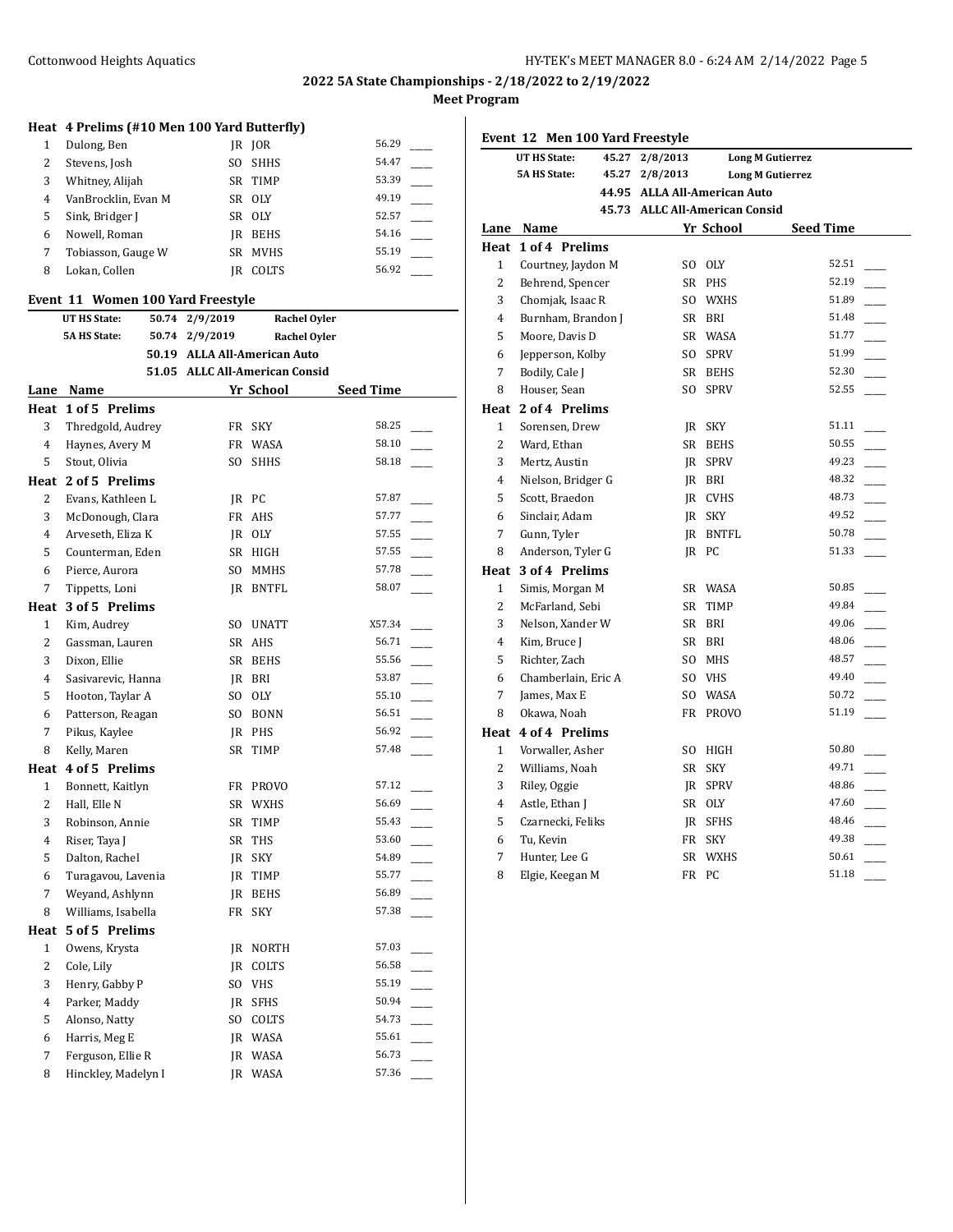#### **Event 13 Women 500 Yard Freestyle**

| 77 CIIL 19     | women 500 Taru Heeseyie<br>UT HS State: | 4:56.96 2/12/2011 | Amanda A Barrett                 |                                     |
|----------------|-----------------------------------------|-------------------|----------------------------------|-------------------------------------|
|                | <b>5A HS State:</b><br>4:56.96          | 2/12/2011         | Amanda A Barrett                 |                                     |
|                |                                         |                   | 4:52.19 ALLA All-American Auto   |                                     |
|                |                                         |                   | 4:56.85 ALLC All-American Consid |                                     |
| Lane           | Name                                    |                   | Yr School                        | <b>Seed Time</b>                    |
| Heat           | 1 of 4 Prelims                          |                   |                                  |                                     |
| $\mathbf{1}$   | Hodgkinson, Bailey                      |                   | SR BEHS                          | 5:51.76                             |
| 2              | Dominguez, Emily                        |                   | IR COLTS                         | 5:50.42                             |
| 3              | Lay, Emma                               |                   | SR WASA                          | 5:49.69                             |
| 4              | Tanner, Angie                           |                   | IR EAST                          | 5:45.85                             |
| 5              | Harris, Izzy O                          |                   | FR VHS                           | 5:46.28                             |
| 6              | Hollingshaus, Della                     |                   | JR HIGH                          | 5:50.27                             |
| 7              | Donovan, Elle A                         |                   | JR PC                            | 5:50.43                             |
| 8              | Smith, Rilynn                           | SO.               | LEHI                             | 5:52.20                             |
|                | Heat 2 of 4 Prelims                     |                   |                                  |                                     |
| $\mathbf{1}$   | Lebold, Emily E                         |                   | SR PC                            | 5:41.31                             |
| $\overline{c}$ | Boyer, Ellie                            | SO.               | <b>SPRV</b>                      | 5:36.87                             |
| 3              | Snyder, Lauren S                        |                   | SR WASA                          | 5:27.54<br>$\overline{\phantom{0}}$ |
| 4              | Bradley, Audrey M                       | SO.               | BRI                              | 5:22.45                             |
| 5              | Keller, Campbell J                      |                   | SO OLY                           | 5:25.20                             |
| 6              | Bassett, Addi                           |                   | SR MMHS                          | 5:33.36                             |
| 7              | Smith, Elena                            |                   | SR AHS                           | 5:38.85                             |
| 8              | Hale, Susanna                           |                   | FR SKY                           | 5:45.14                             |
|                | Heat 3 of 4 Prelims                     |                   |                                  |                                     |
| 1              | Lane, Bridget J                         |                   | SO PC                            | 5:40.68                             |
| 2              | Cazier, Megan N                         | SO -              | <b>MMHS</b>                      | 5:35.85                             |
| 3              | Riding, Coco                            |                   | FR SFHS                          | 5:26.59                             |
| $\overline{4}$ | Lawson, Kaiya L                         |                   | SR OLY                           | 5:19.81                             |
| 5              | Bulkley, Avery Q                        |                   | FR PHS                           | 5:24.56                             |
| 6              | Bringard, Beca                          |                   | SO SKY                           | 5:32.99                             |
| 7              | Jonart, Sage                            |                   | SR SKY                           | 5:38.06                             |
| 8              | Harris, Raiden R                        | FR                | <b>THS</b>                       | 5:44.48                             |
| Heat           | 4 of 4 Prelims                          |                   |                                  |                                     |
| $\mathbf{1}$   | Maccabee, Madelyn                       |                   | SO SPRV                          | 5:40.02                             |
| $\overline{c}$ | Hicken, Ashlyn                          |                   | SR WASA                          | 5:33.63                             |
| 3              | Decker, Elle A                          |                   | SR VHS                           | 5:25.83                             |
| $\overline{4}$ | MacWilliams, Colleen J                  |                   | SR OLY                           | 5:10.18                             |
| 5              | Lane, Gretchen D                        |                   | FR PC                            | 5:22.88                             |
| 6              | Plant, Ellinor                          |                   | FR HIGH                          | 5:30.57                             |
| 7              | Davis, Rebecca                          | <b>SR</b>         | <b>SKY</b>                       | 5:37.33                             |
| 8              | Walton, Maren                           | SO.               | <b>MHS</b>                       | 5:43.61                             |

| Event 14 Men 500 Yard Freestyle |                         |                                  |             |                      |  |  |  |
|---------------------------------|-------------------------|----------------------------------|-------------|----------------------|--|--|--|
|                                 | 5:30.06<br>UT HS State: | 2/20/2021                        |             | <b>Tanner Nelson</b> |  |  |  |
|                                 | <b>5A HS State:</b>     | 4:32.53 2/12/2016                |             | <b>Drew Bonner</b>   |  |  |  |
|                                 |                         | 4:28.38 ALLA All-American Auto   |             |                      |  |  |  |
|                                 |                         | 4:33.10 ALLC All-American Consid |             |                      |  |  |  |
|                                 | Lane Name               |                                  | Yr School   | <b>Seed Time</b>     |  |  |  |
| Heat                            | 1 of 4 Prelims          |                                  |             |                      |  |  |  |
| $\mathbf{1}$                    | Monson, Spencer         |                                  | IR BNTFL    | 5:14.99              |  |  |  |
| $\overline{2}$                  | Hulse, Gabe             |                                  | SO EAST     | 5:13.72              |  |  |  |
| 3                               | Arzani, Camden          |                                  | SO BEHS     | 5:12.63              |  |  |  |
| 4                               | Duke, Andy              |                                  | FR BNTFL    | 5:12.43              |  |  |  |
| 5                               | Sundberg, Thomas        | SR                               | <b>SKY</b>  | 5:12.52              |  |  |  |
| 6                               | Christensen, James S    |                                  | FR OREM     | 5:12.99              |  |  |  |
| $\overline{7}$                  | Elgie, Keegan M         |                                  | FR PC       | 5:13.86              |  |  |  |
| 8                               | Contreras, Nathan D     |                                  | FR PC       | 5:15.48              |  |  |  |
| Heat                            | 2 of 4 Prelims          |                                  |             |                      |  |  |  |
| $\mathbf{1}$                    | Tanner, Glen            | FR                               | EAST        | 5:09.83              |  |  |  |
| $\overline{2}$                  | Taylor, Jaimeson O      |                                  | FR PC       | 5:04.76              |  |  |  |
| 3                               | Barton, Robs            |                                  | SO JOR      | 4:51.50              |  |  |  |
| 4                               | Kunz, Tallin            |                                  | JR PHS      | 4:43.42              |  |  |  |
| 5                               | Whitney, Alijah         |                                  | SR TIMP     | 4:47.29              |  |  |  |
| 6                               | Ferguson, Jacob         |                                  | SR BEHS     | 5:04.11              |  |  |  |
| $\overline{7}$                  | Sanft, Isaac            |                                  | SR TIMP     | 5:07.64              |  |  |  |
| 8                               | Hunter, Grayden         | SR                               | MMHS        | 5:12.21              |  |  |  |
| Heat                            | 3 of 4 Prelims          |                                  |             |                      |  |  |  |
| $\mathbf{1}$                    | Watt, Ryan m            |                                  | SR AHS      | 5:09.43              |  |  |  |
| 2                               | Kamauu, Ammon           |                                  | FR WXHS     | 5:04.27              |  |  |  |
| 3                               | Ridge, Isaac            |                                  | SO AHS      | 4:48.70              |  |  |  |
| $\overline{4}$                  | Detjen, Daniel p        |                                  | SR BRI      | 4:43.02              |  |  |  |
| 5                               | Stewart, Alexander      | SO.                              | <b>SKY</b>  | 4:44.81              |  |  |  |
| 6                               | de la Garza, Collin E   |                                  | SO OLY      | 5:03.24              |  |  |  |
| 7                               | Anderson, Nathan        |                                  | FR SPRV     | 5:06.71              |  |  |  |
| 8                               | Bushnell, Bryton J      |                                  | FR WASA     | 5:11.84              |  |  |  |
| Heat                            | 4 of 4 Prelims          |                                  |             |                      |  |  |  |
| $\mathbf{1}$                    | Fregoso, Miguel         | SO.                              | <b>SKY</b>  | 5:09.26              |  |  |  |
| 2                               | Moran, Miles L          |                                  | IR OLY      | 5:04.24              |  |  |  |
| 3                               | Browne, Logan           |                                  | SR HIGH     | 4:47.94              |  |  |  |
| $\overline{4}$                  | Quackenbush, Matt D     |                                  | SR OLY      | 4:41.21              |  |  |  |
| 5                               | Fiscus, Ralph M         |                                  | JR PC       | 4:44.09              |  |  |  |
| 6                               | Mousser, Easton         | FR                               | <b>SPRV</b> | 5:01.00              |  |  |  |
| 7                               | Doyle, Drake M          |                                  | FR BRI      | 5:05.66              |  |  |  |
| 8                               | Johnson, Kai A          |                                  | FR OLY      | 5:11.31              |  |  |  |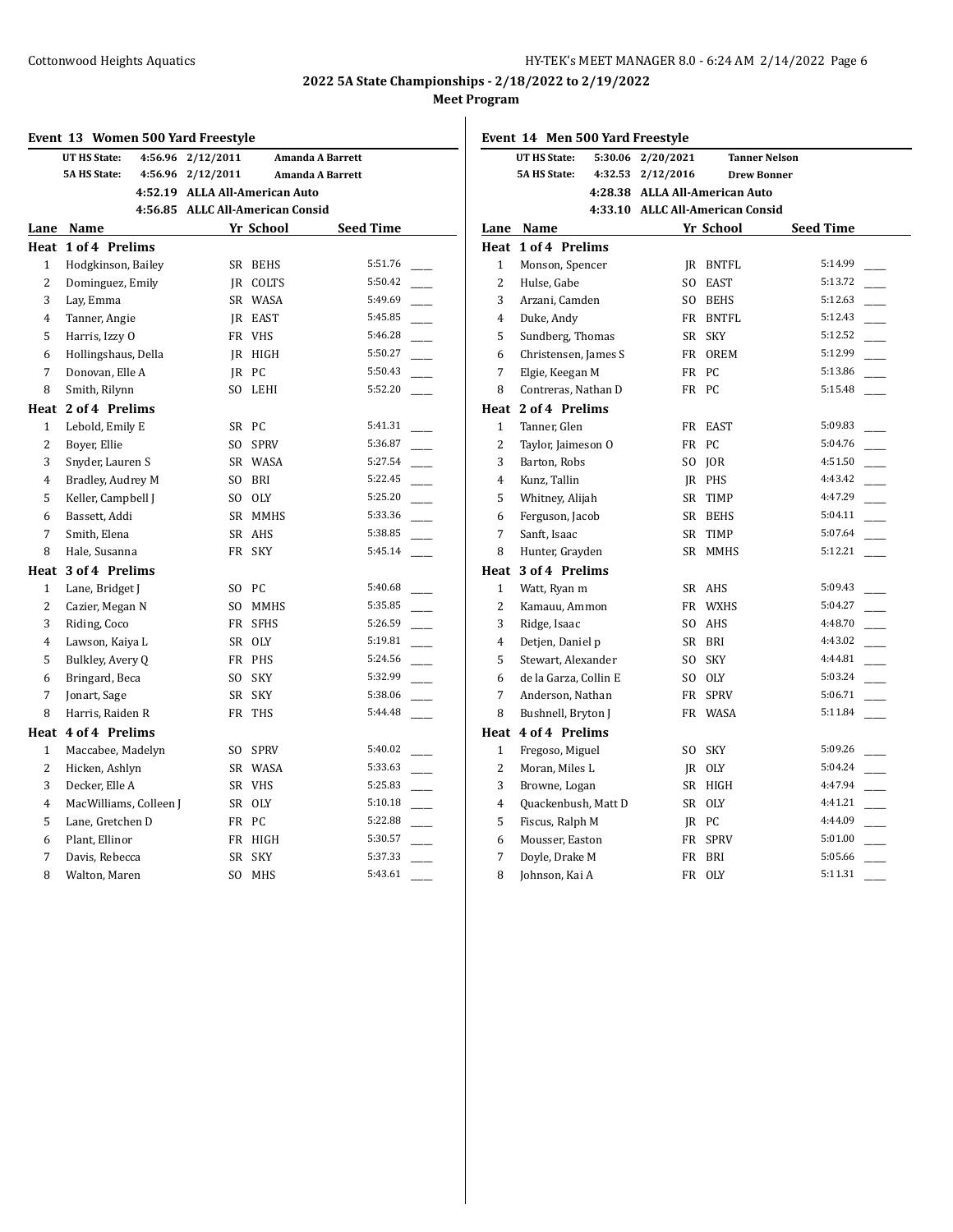**Meet Program**

# **Event 15 Women 200 Yard Freestyle Relay UT HS State: 1:36.59 2/11/2005 Kearns High School N. Edge, C. Bergesen, T. Huff, J. Fredsall 5A HS State: 1:36.59 2/11/2005 Kearns N. Edge, C. Bergesen, T. Huff, J. Fredsall 1:35.36 ALLA All-American Auto 1:36.94 ALLC All-American Consid Lane Team Relay Seed Time Heat 1 of 3 Prelims** 2 Murray 1:48.54 \_\_\_\_\_ 3 Viewmont 1:45.09 4 Spanish Fork 1:41.86 5 Brighton 1:43.70 6 Bountiful 1:46.50 \_\_\_\_\_ 7 Springville 1:48.88 **Heat 2 of 3 Prelims** 1 Cottonwood 1:48.92 2 Lehi 1:48.24 \_\_\_\_\_ 3 Provo 1:44.56 \_\_\_\_\_ 4 Skyline 1:41.66 5 Park City 1:43.65 \_\_\_\_\_ 6 Maple Mountain 1:46.15 7 Alta 1:48.85 \_\_\_\_\_ **Heat 3 of 3 Prelims** 1 Bonneville 1:48.88 2 Salem Hills 1:47.35 3 Timpview 1:43.95 4 Olympus 1:41.64 \_\_\_\_\_ 5 Wasatch 1:42.56 \_\_\_\_\_ 6 Highland 1:45.92 \_\_\_\_\_ 7 Timpanogos 1:48.85 \_\_\_\_\_ **Event 16 Men 200 Yard Freestyle Relay UT HS State: 1:24.43 1/26/2019 Desert Hills High School P.Plumb, C. Rettie, A. Anderson, K. Wawrzyniak 5A HS State: 1:25.95 2/9/2008 West Jordan J. Fletcher, J. Loomis, J. Chipman, J. Spoerri 1:24.80 ALLA All-American Auto 1:25.86 ALLC All-American Consid Lane Team Relay Seed Time Heat 1 of 3 Prelims** 2 Box Elder 1:34.50 3 Payson 1:33.13 \_\_\_\_\_ 4 Skyline 1:29.69 5 Provo 1:31.88 \_\_\_\_\_ 6 Jordan 1:33.93 \_\_\_\_\_ 7 Bountiful 1:34.98 **Heat 2 of 3 Prelims** 1 Alta 1:37.27 \_\_\_\_\_ 2 Lehi 1:34.44 \_\_\_\_\_ 3 Park City 1:32.91 4 Springville 1:29.50 5 Brighton 1:31.29 6 Timpview 1:33.23 \_\_\_\_\_

7 Woods Cross 1:34.68 \_\_\_\_\_

|   | Heat 3 of 3 Prelims |         |
|---|---------------------|---------|
| 1 | Stansbury           | 1:35.52 |
| 2 | Cottonwood          | 1:34.35 |
| 3 | Highland            | 1:32.43 |
| 4 | Olympus             | 1:25.98 |
| 5 | Wasatch             | 1:30.36 |
| 6 | Spanish Fork        | 1:33.23 |
| 7 | Murray              | 1:34.68 |
|   |                     |         |

#### **Event 17 Women 100 Yard Backstroke**

|                | UT HS State:        | 53.45 2/12/2016                |              | <b>Rhyan White</b> |  |
|----------------|---------------------|--------------------------------|--------------|--------------------|--|
|                | <b>5A HS State:</b> | 53.45 2/12/2016                |              | <b>Rhyan White</b> |  |
|                |                     | 54.80 ALLA All-American Auto   |              |                    |  |
|                |                     | 55.92 ALLC All-American Consid |              |                    |  |
| Lane           | Name                |                                | Yr School    | <b>Seed Time</b>   |  |
| Heat           | 1 of 4 Prelims      |                                |              |                    |  |
| $\mathbf{1}$   | Christensen, Anna   | SO.                            | <b>MMHS</b>  | 1:05.43            |  |
| $\overline{c}$ | Cook, Loryn E       | SR                             | <b>MMHS</b>  | 1:05.13            |  |
| 3              | Hinckley, Madelyn I |                                | JR WASA      | 1:04.83            |  |
| 4              | Lawson, Leila J     | SO.                            | <b>OREM</b>  | 1:04.70            |  |
| 5              | Fenwick, Madelynn   |                                | SO BNTFL     | 1:04.82            |  |
| 6              | Taylor, Katelyn     |                                | JR SHS       | 1:05.05            |  |
| 7              | Spangenberg, Sarah  |                                | SR VHS       | 1:05.29            |  |
| 8              | Harris, Raiden R    |                                | FR THS       | 1:05.60            |  |
| Heat           | 2 of 4 Prelims      |                                |              |                    |  |
| $\mathbf{1}$   | Pan, Rachel         |                                | SO SKY       | 1:04.07            |  |
| 2              | Degering, Kate      |                                | IR AHS       | 1:03.15            |  |
| 3              | Biglow, Lauren M    | SO                             | PC           | 1:01.32            |  |
| 4              | Reichner, Annie     |                                | JR TIMP      | 58.16              |  |
| 5              | Keller, Campbell J  | SO.                            | <b>OLY</b>   | 1:00.60            |  |
| 6              | Weeks, Sydney       |                                | SO PROVO     | 1:02.54            |  |
| 7              | Turney, Olivia      | SO.                            | <b>SKY</b>   | 1:03.59            |  |
| 8              | Hall, Elle N        |                                | SR WXHS      | 1:04.68            |  |
| Heat           | 3 of 4 Prelims      |                                |              |                    |  |
| $\mathbf{1}$   | Zurias, Andrea A    |                                | SO BRI       | 1:03.80            |  |
| 2              | Weight, Brinley     |                                | SO SPRV      | 1:02.70            |  |
| 3              | Phillips, Sydney    | SR                             | <b>TIMP</b>  | 1:00.91            |  |
| 4              | Hooton, Taylar A    | SO.                            | 0LY          | 57.73              |  |
| 5              | Richter, Kathleen   |                                | FR MHS       | 1:00.34            |  |
| 6              | Riding, Coco        | FR                             | <b>SFHS</b>  | 1:01.54            |  |
| 7              | Brodigan, Anna L    |                                | SR WASA      | 1:03.51            |  |
| 8              | Barton, Edee        |                                | SR JOR       | 1:04.63            |  |
| Heat           | 4 of 4 Prelims      |                                |              |                    |  |
| 1              | Graham, Madi        |                                | JR SHHS      | 1:03.74            |  |
| 2              | Humbert, Grace      |                                | SR HIGH      | 1:02.56            |  |
| 3              | Brooks, Emercynn L  |                                | SO WASA      | 1:00.69            |  |
| $\overline{4}$ | Garstang, Jade      |                                | FR SKY       | 56.59              |  |
| 5              | Cline, Chloe M      | FR                             | <b>BRI</b>   | 1:00.30            |  |
| 6              | Alonso, Natty       | SO.                            | <b>COLTS</b> | 1:01.44            |  |
| 7              | Sweney, Allison     | SR                             | <b>SKY</b>   | 1:03.31            |  |
| 8              | Rich, Jill          | SO                             | AHS          | 1:04.37            |  |
|                |                     |                                |              |                    |  |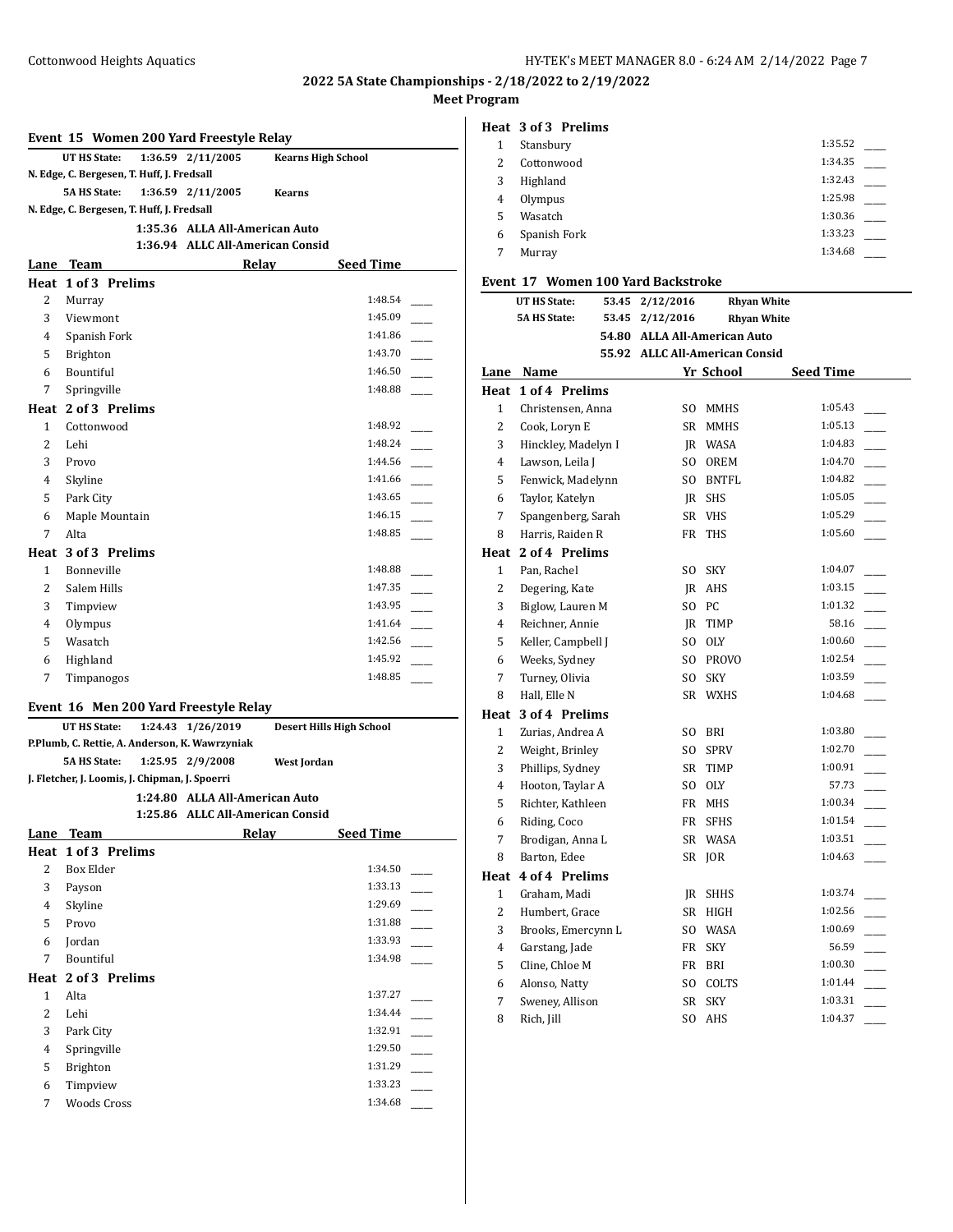**Heat 2 of 5 Prelims**

#### **Meet Program**

# **Event 18 Men 100 Yard Backstroke UT HS State: 48.71 2/15/2020 Ryan J Garstang 5A HS State: 48.71 2/15/2020 Ryan J Garstang 49.38 ALLA All-American Auto 50.37 ALLC All-American Consid Lane Name Yr School Seed Time Heat 1 of 4 Prelims** 1 Dulong, Ben JR JOR 59.54 2 Glissmeyer, Mark S JR WXHS 59.44 3 Wu, Vincent SO SKY 59.42 4 Halbersleben, Jack SR SKY 59.23 5 Robbins, Ian SR EAST 59.28 6 Pulham, Andrew JR LEHI 59.42 7 McKee, Dallin FR BEHS 59.50 8 Swensen, Conner J FR OLY 59.58 **Heat 2 of 4 Prelims** 1 Wright, Isaac JR HIGH 58.40 2 Darii, Artur JR UHS 56.91 3 Hale, Nash FR SKY 55.79 4 Honey, Sean JR TIMP 52.76 5 Tobiasson, Gauge W SR MVHS 54.06 6 Lokan, Collen JR COLTS 56.02 7 Tasker, Griffin SO AHS 57.59 8 Adair, Isaac SR SHS 59.01 **Heat 3 of 4 Prelims** 1 Anderson, Nathan FR SPRV 57.96 2 Hartman, Owen F SO OLY 56.83 3 Holmberg, Gavin SR MHS 55.25 4 Conner, Ian D JR OLY 52.28 5 Tu, Kevin FR SKY 53.58 6 Wrona, Sebastian FR PC 55.93 7 Hunter, Grayden SR MMHS 57.12 8 Taylor, Harrison J SO BRI 58.67 **Heat 4 of 4 Prelims** 1 Leavitt, Ethan JR JOR 57.95 2 Chomjak, Abel R SR WXHS 56.51 3 Johnson, Luke JR PROVO 54.74 4 Broadhead, Bryce JR LEHI 52.00 5 de la Garza, Will M SO OLY 53.39 6 Smith, Josh SO AHS 55.87 7 Black, Micah SR MHS 56.92 8 Bird, Jared JR TIMP 58.58 **Event 19 Women 100 Yard Breaststroke UT HS State: 1:02.09 1/25/2020 Haley Altman 5A HS State: 1:02.09 1/25/2020 Haley Altman 1:02.58 ALLA All-American Auto**

| Lane Name           | Yr School          | <b>Seed Time</b>                 |  |
|---------------------|--------------------|----------------------------------|--|
| Heat 1 of 5 Prelims |                    |                                  |  |
| Taylor, Alice       | SO MHS             | 1:17.09                          |  |
| Olson, Addilyn      | <b>BEHS</b><br>SO. | 1:17.06                          |  |
| Lebold, Emily E     | SR PC              | 1:17.09                          |  |
|                     |                    | 1:03.80 ALLC All-American Consid |  |

| 2              | Durrant, Taylor A      |                | IR BRI       | 1:16.27 |
|----------------|------------------------|----------------|--------------|---------|
| 3              | Rose, Imani            | <b>FR</b>      | HIGH         | 1:15.97 |
| $\overline{4}$ | Tang, Kaitlyn          | S <sub>O</sub> | <b>SKY</b>   | 1:15.74 |
| 5              | Phillips, Eva          | <b>FR</b>      | TIMP         | 1:15.75 |
| 6              | Shih, Maya J           | SO.            | WASA         | 1:16.14 |
| 7              | Patlan, Jana           | SO.            | LEHI         | 1:16.53 |
| Heat           | 3 of 5 Prelims         |                |              |         |
| 1              | Poprzenovic, Stephanie | JR.            | MHS          | 1:13.41 |
| 2              | Tho, Tayler A          | IR             | <b>BRI</b>   | 1:11.19 |
| 3              | Kokeny, Lucy K         | SO.            | BRI          | 1:09.40 |
| 4              | Black, Veronica        |                | FR HIGH      | 1:07.66 |
| 5              | Zurmely, Sydney        | S <sub>O</sub> | <b>LEHI</b>  | 1:08.49 |
| 6              | Greenwell, Lauren N    | SO.            | PC           | 1:10.52 |
| 7              | Brower, Lilly          | IR             | <b>SPRV</b>  | 1:12.18 |
| 8              | Staples, Seren R       |                | FR WASA      | 1:15.04 |
| Heat           | 4 of 5 Prelims         |                |              |         |
| $\mathbf{1}$   | Bassett, Addi          | <b>SR</b>      | <b>MMHS</b>  | 1:13.29 |
| 2              | Harward, Madi          |                | JR HIGH      | 1:10.95 |
| 3              | Howe, Malin            |                | FR VHS       | 1:08.82 |
| $\overline{4}$ | Johnson, Lucy          | SR             | <b>SKY</b>   | 1:07.14 |
| 5              | Decker, Elle A         | SR             | <b>VHS</b>   | 1:08.39 |
| 6              | Nelson, Taylee D       | <b>FR</b>      | <b>BEHS</b>  | 1:10.45 |
| 7              | Djunic, Sofia          |                | JR PC        | 1:11.65 |
| 8              | Wilkinson, Madelyn     |                | SR LEHI      | 1:13.96 |
| Heat           | 5 of 5 Prelims         |                |              |         |
| $\mathbf{1}$   | Zobrist, Addison       |                | SO LEHI      | 1:13.25 |
| 2              | Nelson, Linnea S       |                | FR SHHS      | 1:10.76 |
| 3              | Duke, Sadie            | SR             | <b>BNTFL</b> | 1:08.65 |
| $\overline{4}$ | Moran, Madeleine G     | SR             | <b>OLY</b>   | 1:04.42 |
| 5              | Liu, Elaine            | FR             | <b>SKY</b>   | 1:08.11 |
| 6              | Eatough, Savannah      |                | JR PROVO     | 1:09.42 |
| 7              | Perrins, Alaina        | SR             | <b>MMHS</b>  | 1:11.55 |
| 8              | Owens, Krysta          | IR             | <b>NORTH</b> | 1:13.72 |
|                |                        |                |              |         |

#### **Event 20 Men 100 Yard Breaststroke**

|               | UT HS State:        |       | 55.60 2/20/2021                |             | <b>Alexander J Turney</b>  |  |
|---------------|---------------------|-------|--------------------------------|-------------|----------------------------|--|
|               | <b>5A HS State:</b> | 55.60 | 2/20/2021                      |             | <b>Alexander J. Turney</b> |  |
|               |                     |       | 55.84 ALLA All-American Auto   |             |                            |  |
|               |                     |       | 56.98 ALLC All-American Consid |             |                            |  |
| Lane          | <b>Name</b>         |       |                                | Yr School   | <b>Seed Time</b>           |  |
|               | Heat 1 of 4 Prelims |       |                                |             |                            |  |
| 1             | Sonomura, Shion E   |       | FR                             | OREM        | 1:07.09                    |  |
| $\mathcal{L}$ | Wolfert, Trevon     |       | SR                             | WASA        | 1:06.65                    |  |
| 3             | Shumway, Owen J     |       | SO.                            | <b>OREM</b> | 1:04.67                    |  |
| 4             | Staples, Rhys       |       | SR                             | WASA        | 1:04.27                    |  |
| 5             | Chen, Michael       |       | IR                             | <b>HILL</b> | 1:04.51                    |  |
| 6             | Draney, David       |       | SR                             | <b>BEHS</b> | 1:05.86                    |  |
| 7             | Morris, Liam        |       | SR                             | MHS         | 1:06.65                    |  |
| 8             | Hulse, Gabe         |       | SO                             | EAST        | 1:07.29                    |  |